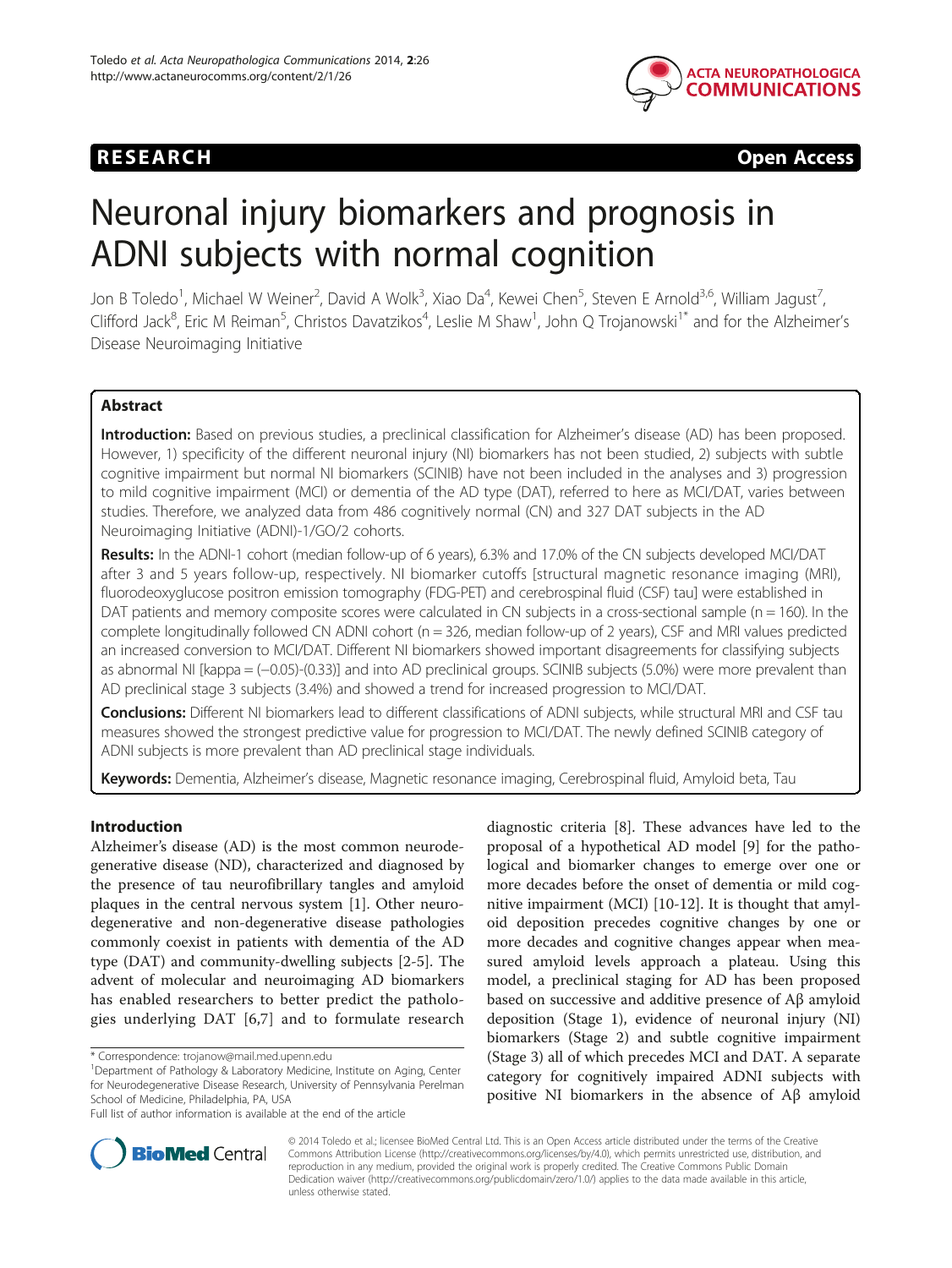deposition (suspected non-Alzheimer pathophysiology (sNAP) has also been proposed [\[13\]](#page-8-0). Positron emission tomography (PET) imaging with Aβ amyloid ligands and cerebrospinal fluid (CSF) Aβ measurements methods used for estimation of Aβ amyloid deposition are highly correlated [[14,15\]](#page-8-0), but for the detection of NI due to AD pathology several other markers are suggested. These include CSF tau, structural magnetic resonance imaging (MRI) and fluorodeoxyglucose PET (FDG-PET). In addition, classification strategies using neuroimaging biomarkers are based on assessments of specific or composite regions of interest (ROI) or pattern analysis methods.

Two studies analyzing different cohorts have described the baseline and longitudinal outcomes of preclinical AD staging with a median follow-up of one and 3.9 years [[16,17\]](#page-8-0). These studies obtained different risk assessments of conversion from CN to MCI or DAT (referred to here as MCI/DAT) and used different sets of NI biomarkers. Although indications are given for the different NI biomarkers [\[18](#page-8-0)], no assessment or comparison of the different biomarker modalities and processing has been performed in a single study and this variability might affect the classification of the subjects into the different diagnostic categories. There is another potential and unexplored category of subjects composed of individuals with subtle cognitive impairment with normal neuronal injury biomarkers (SCINIB) independent of the presence or absence of amyloid deposition.

In this study, we 1) compared the agreement of different NI biomarkers and found important differences in prevalence for the different stages of AD, 2) assessed the risk of conversion to DAT in non-demented ADNI subjects that was associated with the different biomarkers to select the best combination of NI biomarkers for the classification of CN subjects, and 3) evaluated the progression of CN subjects to MCI/DAT based on these selected biomarkers.

## Materials and methods

## Participants and neuropsychological testing

Data used in the preparation of this article, was downloaded from the ADNI database November 1st 2013 [[19](#page-8-0)] [\(http://adni.loni.ucla.edu/](http://adni.loni.ucla.edu/) and Additional file [1](#page-7-0): supplementary material). Diagnosis of MCI and DAT was established as previously described [\[20-22\]](#page-8-0) (Additional file [1](#page-7-0): Supplementary Material). We included 486ADNI-1/ GO/2 CN subjects who were divided into two groups (Figure [1\)](#page-2-0):

- a) The first group (Figure [1,](#page-2-0) blue square) was included in the longitudinal analysis ( $n = 326$ ), based on a follow-up of at least 1 year and presence of baseline CSF  $\mathsf{A}\beta_{1-42}$  $\mathsf{A}\beta_{1-42}$  $\mathsf{A}\beta_{1-42}$  or FDG PET measurements (Table 1).
- b) The second group of CN subjects (Figure [1](#page-2-0), green square, Additional file [1:](#page-7-0)Table S2) was composed of

CN subjects without follow-up ( $n = 100$ ) or without CSF or FDG PET measures  $(n = 60)$ . These subjects were used to estimate the cutoffs that define subtle cognitive changes for the CN.

327 ADNI-1/GO/2 DAT subjects were included to estimate the NI cutoffs for the preclinical AD classification (Additional file [1:](#page-7-0) Table S2). A summary composite memory measure developed by Crane et al. [\[23\]](#page-8-0) was used to estimate the presence of subtle cognitive changes.

#### CSF biomarker collection and analysis

 $A\beta_{1-42}$ , t-tau, and p-tau<sub>181</sub> were measured using the multiplex xMAP Luminex platform (Luminex Corp, Austin, TX) with Innogenetics (INNO-BIA AlzBio3; Ghent, Belgium; for research use–only reagents) immunoassay kit–based reagents (see Additional file [1](#page-7-0): supplementary material) [[7,](#page-7-0)[24](#page-8-0)].

#### MRI and FDG-PET acquisition and processing

1.5-T MRI and 3-T non-accelerated sagittal volumetric 3D MPRAGE MRI images were acquired at each performance site for the ADNI 1 and ADNI-GO/2, respectively [\(http://](http://adni.loni.ucla.edu) [adni.loni.ucla.edu](http://adni.loni.ucla.edu)). Only MRIs which passed the quality control evaluations were included. To estimate hippocampal volumes (HV) measures, cortical grey matter (GM) volumes were processed using Free-surfer software package version 4.4 and 5.1 image processing framework for the 1.5 and 3-T MRI images, respectively ([http://surfer.nmr.mgh.](http://surfer.nmr.mgh.harvard.edu/) [harvard.edu/](http://surfer.nmr.mgh.harvard.edu/)) [[25,26\]](#page-8-0). We estimated in an independent dataset a method to obtain the adjusted HV (aHV; adjusted for intracranial volume (ICV)) for the MRIs (Additional file [1](#page-7-0): supplementary material) (Figure [2](#page-3-0)a). The SPARE-AD (Spatial Pattern of Abnormality for Recognition of Early Alzheimer's disease) is an index that captures brain atrophy related to AD [[27,28\]](#page-8-0). FDG-PET data were acquired and reconstructed with the use of measured-attenuation correction and the specified reconstruction algorithm for each scanner type according to a standardized protocol ([http://adni.loni.ucla.edu/\)](http://adni.loni.ucla.edu/). Images were downloaded and pre-processing using SPM5 by investigators at Banner Alzheimer's Institute (<http://www.fil.ion.ucl.ac.uk/spm>). We calculated a pattern based summary score, the hypometabolic convergence index (HCI) [\[29\]](#page-8-0) and an anatomically defined ROI, the posterior cingulate (PC-FDG-PET with FDG-images using pons as reference region) CMRgl (cerebral metabolic rate for glucose).

## Definition of preclinical AD stages and biomarker and cognitive cutoffs

Presence of Aβ amyloid deposition consistent with AD pathology and T-tau and  $p$ -tau<sub>181</sub> cutoffs were selected based on cutoffs previously validated in a cohort including autopsy confirmed AD subjects [[7\]](#page-7-0). For the MRI and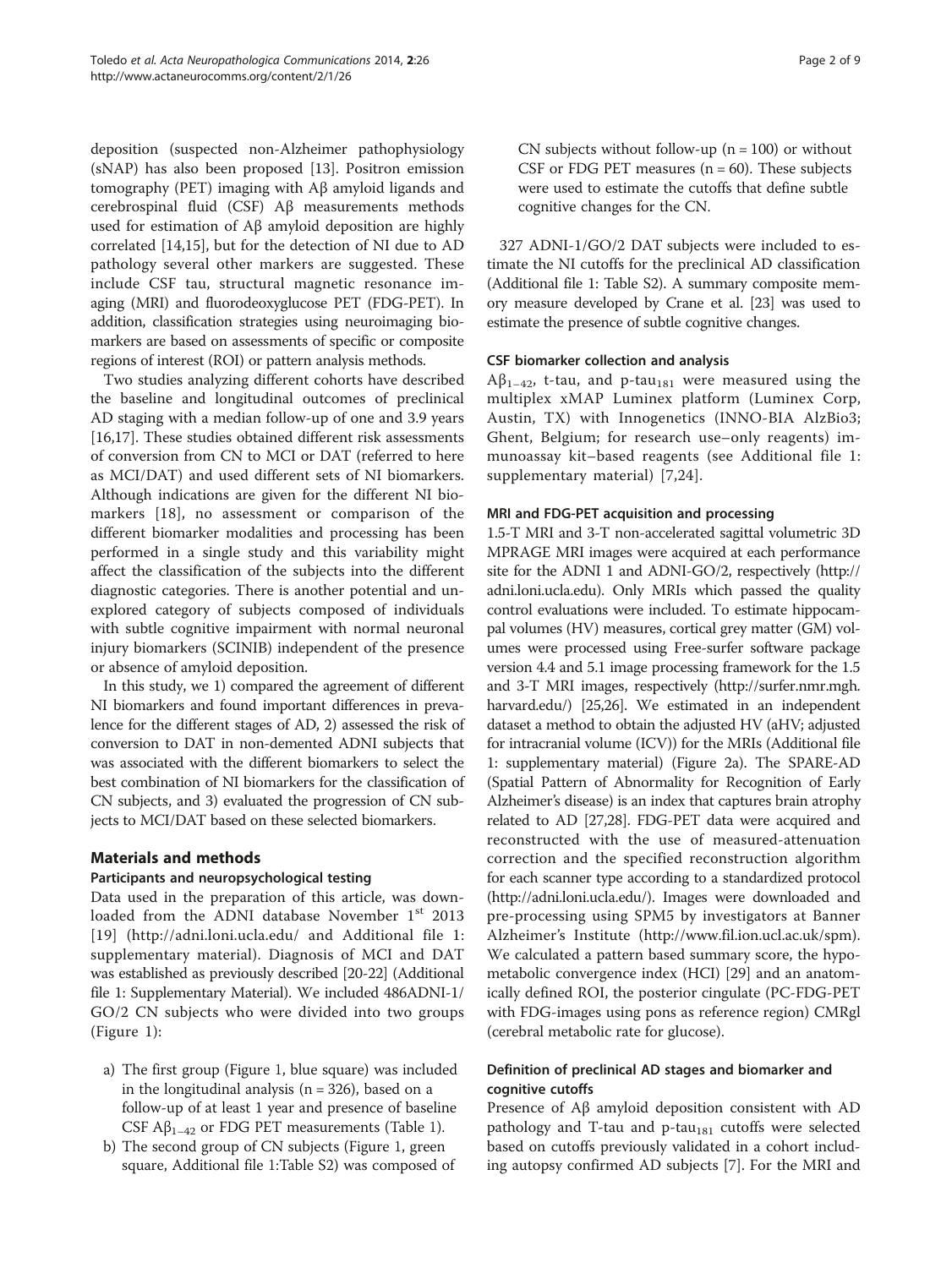<span id="page-2-0"></span>

#### Table 1 CN ADNI subjects included in the longitudinal study

|                               |                                 | ADNI-1<br>ADNI-GO/2          |         |                                  |                                    | <b>CN stable ADNI-1</b><br>vs. ADNI-GO/2 |          |
|-------------------------------|---------------------------------|------------------------------|---------|----------------------------------|------------------------------------|------------------------------------------|----------|
|                               | <b>CN</b> stable<br>$(n = 120)$ | CN progressors<br>$(n = 35)$ | p-value | CN stable<br>$(n = 163)$         | <b>CN</b> progressors<br>$(n = 8)$ | p-value                                  | p-value  |
| Progression to                |                                 | 29 MCI                       |         |                                  | 7 MCI                              |                                          |          |
|                               |                                 | 6 AD                         |         |                                  | 1 AD                               |                                          |          |
| Age at baseline<br>(years)    | 74.9 (72.0-78.5)                | 77.0 (73.0-79.2)             | 0.37    | 72.6 (69.4-77.1)                 | 83.0 (80.4-84.8)                   | 0.0001                                   | 0.0001   |
| Gender (% male)               | 52.5%                           | 57.1%                        | 0.49    | 50.9%                            | 75.0%                              | 0.28                                     | 0.89     |
| Education (years)             | 16.0 (14.0-18.0)                | 16.0 (13.0-18.0)             | 0.52    | 16.0 (15.0-18.5)                 | 17.0 (13.8-18.5)                   | 0.86                                     | 0.060    |
| APOE $\varepsilon$ 4 presence | 22.5%                           | 31.4%                        | 0.39    | 29.5%                            | 12.5%                              | 0.44                                     | 0.22     |
| ADAS-Cog                      | $9.33(6.0-12.3)$                | 10.8 (8.6-13.3)              | 0.047   | $9.0(6.0-11)$                    | 15.0 (13.5-16.5)                   | 0.0003                                   | 0.31     |
| Memory summary<br>score       | $0.94(0.66 - 1.37)$             | $0.71(0.44 - 1.01)$          | 0.006   | $0.94(0.55-1.22)$                | $0.22(0.02 - 0.42)$                | 0.0004                                   | 0.16     |
| Executive summary<br>score    | $0.66$ $(0.29-1.22)$            | $0.40(0.03 - 0.77)$          | 0.039   | $0.82$ (0.40-1.44)               | $0.23$ $[(-0.15)-0.47]$            | 0.004                                    | 0.091    |
| aHV <sup>1</sup>              | 812.0 (347.3-1244.5)            | 586.8 (94.5-1322.6)]         | 0.25    | 529.8 (9.0-1085.3)               | $-226.1$ [( $-419.3$ ) $-(6.7)$ ]  | 0.007                                    | 0.015    |
| SPARE-AD                      | $-1.44$ [(-2.15)-(-0.99)]       | $-1.17$ [(-1.74)-(-0.68)]    | 0.053   | $-1.32$ [ $(-1.61)$ $-(-1.07)$ ] | $-0.90$ $[(-1.04)$ - $(-0.30)]$    | 0.029                                    | 0.019    |
| HCI                           | $5.3(3.3-7.5)$                  | $6.0$ (3.9-8.7)              | 0.20    | $5.5(3.5-7.7)$                   | $7.2$ $(3.5-13.6)$                 | 0.051                                    | 0.29     |
| PC-FDG-PET                    | 1.38 (1.29-1.53)                | $1.29(1.23-1.43)$            | 0.022   | $1.45(1.33-1.51)$                | 1.31 (1.20-1.36)                   | 0.014                                    | 0.54     |
| $A\beta_{1-42}$ (pg/ml)       | 222.0 (163.5-257.0)             | 210.0 (144.5-235.0)          | 0.25    | 207.7 (158.3-237.3)              | 147.8 (108.2-205.7)                | 0.083                                    | 0.065    |
| T-tau (pg/ml)                 | 60.0 (47.5-80.8)                | 71.5 (54.3-95.3)             | 0.13    | 56.3 (45.6-81.0)                 | 111.5 (93.7-123.4)                 | 0.032                                    | 0.53     |
| P-tau <sub>181</sub> (pg/ml)  | 20.0 (16.0-27.5)                | 22.0 (17.0-31.5)             | 0.36    | 30.0 (21.9-43.1)                 | 35.6 (31.0-44.0)                   | 0.25                                     | < 0.0001 |

aHV = adjusted hippocampal volume.

<sup>1</sup>Adjusted for intracranial volume.<br>Median (1<sup>st</sup> quartile-3<sup>rd</sup> quartile).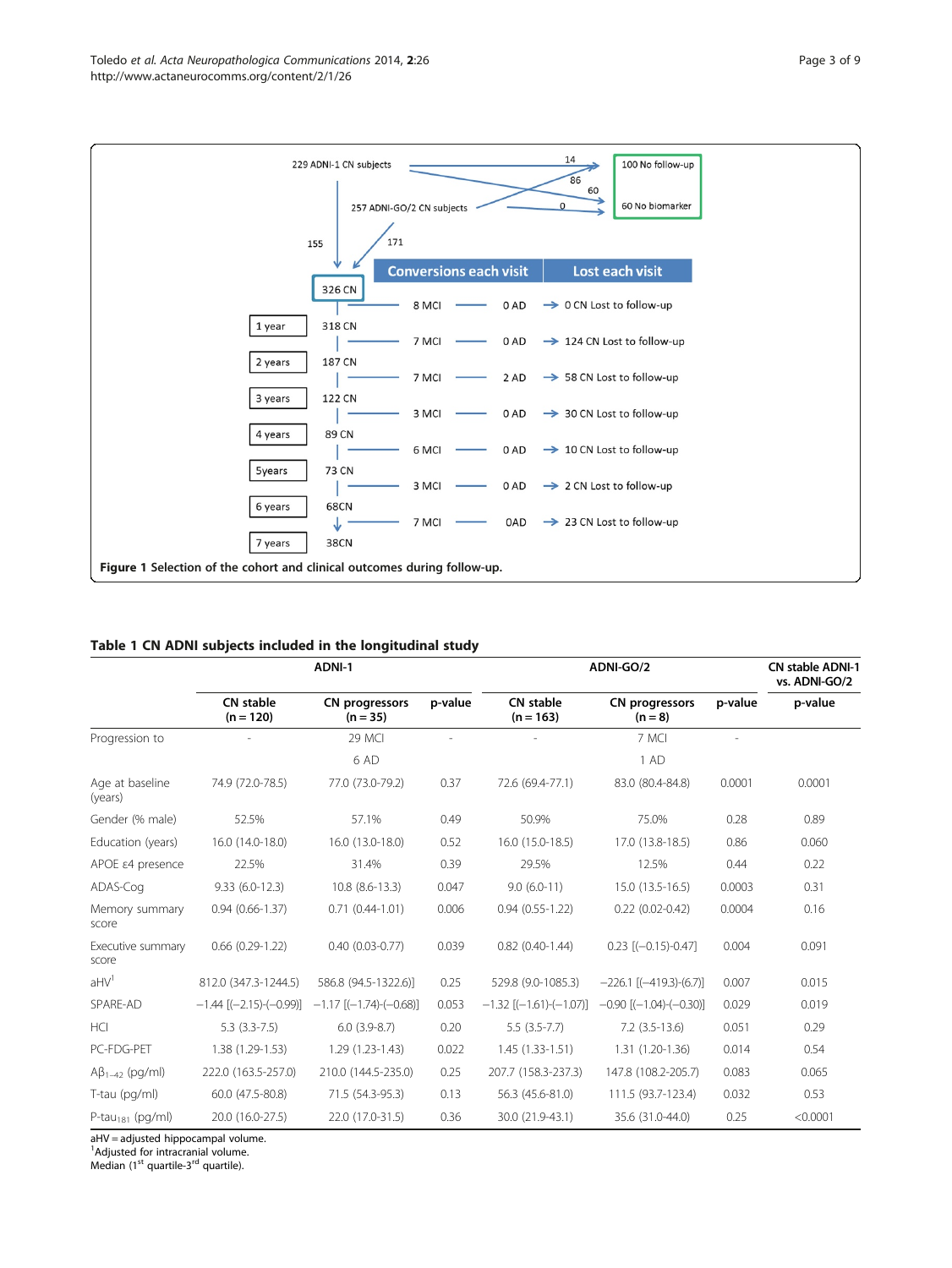<span id="page-3-0"></span>

the combined NI biomarkers (g).

FDG-PET NI biomarkers we did not have any available cutoffs based on a neuropathologically validated sample. We therefore calculated the cutoffs for the remaining NI

biomarkers based on values that would give 90% sensitivity for DAT (Additional file [1](#page-7-0): Table S3, Additional file [1](#page-7-0): Figure S1) [\[13\]](#page-8-0). Using this methodology, we could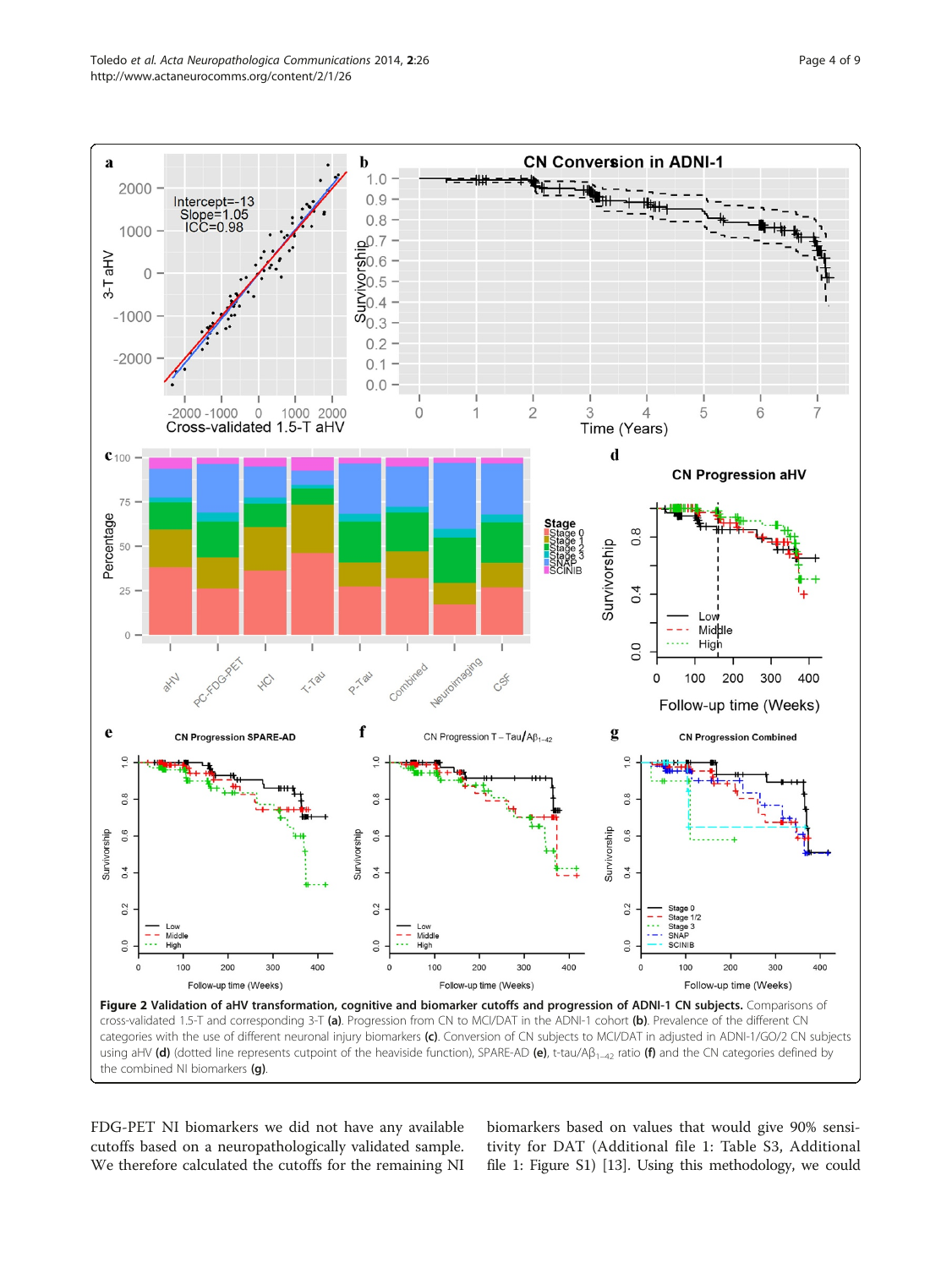not define a cutoff which was useful for the SPARE-AD score due to its high specificity (only 4.9% of the CN subjects had an abnormal SPARE-AD score). Cutoffs for the memory score indicative of subtle cognitive changes were estimated based on the 10<sup>th</sup> percentile in the CN subjects not included in the longitudinal analysis [\[13\]](#page-8-0). Subjects were categorized as NI presence if any of the two selected biomarkers was abnormal. Subjects were classified into the following categories (Additional file [1:](#page-7-0) Table S4): 1) Stage 0 [[13](#page-8-0)] (normal  $A\beta_{1-42}$ , normal NI biomarker and normal cognition), 2) Stage 1 (abnormal  $\mathcal{A}\beta_{1-42}$ , normal NI biomarkers and normal cognition), 3) Stage 2 (abnormal  $A\beta_{1-42}$ , abnormal NI biomarker and normal cognition), 4) Stage 3 [[18](#page-8-0)] (abnormal  $\mathcal{A}\beta_{1-42}$ , abnormal NI biomarker and abnormal cognition), 5) sNAP [\[13](#page-8-0)] (normal  $A\beta_{1-42}$  and abnormal NI biomarker) and 6) SCINIB (subtle cognitive impairment with normal NI biomarkers independent of  $A\beta_{1-42}$ ) using the different NI biomarkers.

## Statistical analysis

For the comparison of baseline clinical, biomarker and demographic variables Mann–Whitney U and Kruskall-Wallis tests were applied for the comparison of 2 or 3 groups respectively. For analyses involving an association with longitudinal outcomes, a Box-Cox transformation was applied to non-normally distributed variables. Cutoffs for classification models were selected as described in previous sections. Agreement between the groups defined by the different NI biomarkers was defined using the Cohen's kappa index. The Cox proportional hazard (PH) model was used to study the progression of CN subjects to MCI/DAT. This model included age, gender education and the presence of APOE ε4 allele in addition to the studied biomarker. Quantitative predictors were normalized and standardized in order to be able to compare the effect size of the different NI biomarkers in the PH model. Standardized biomarker values were set so that positive values would indicate abnormal values. The PH assumption was tested analyzing the correlation between the Schoenfeld residuals and survival time. In cases where that the assumption was not meet, a PH with a heaviside function was applied. No correction for multiple comparisons was applied, because all of our NI biomarkers were specified *a priori* based on the recommended NI biomarkers recommended in the preclinical AD criteria [\[18](#page-8-0)] and the exploratory nature of our analysis. Statistical significance was set at the  $p < 0.05$  level. All statistical tests were two-sided.

## Results

## Description of the cohort

In the total ADNI-1/GO/2 cohort, 43 (8.8%) of the CN subjects converted to MCI, 10 (2.1%) converted to DAT

(8 had an MCI diagnosis before the DAT) and 11 (2.3%) died (Table [1](#page-2-0) and Additional file [1:](#page-7-0) Table S2). Of the MCI subjects, 35 (81%) were thought to have a DAT cognitive impairment profile, whereas 8 (19%) were thought to have developed MCI due to other etiologies (Additional file [1](#page-7-0): Table S5). All demented patients had a probable DAT diagnosis. In Figure [2](#page-3-0)b we plot the survival plot for the ADNI-1 CN cohort with a median follow-up of 313 weeks  $(1<sup>st</sup>$  quartile 159 weeks; 3<sup>rd</sup> quartile: 364 weeks) for comparison with other studies. 86.5% of the ADNI-1 CN subjects had a follow-up of at least 3 years with a progression to MCI/DAT of 6.3%, whereas 56.1% had a follow-up of at least 5 years with a progression to MCI/DAT of 17.0%.

## Comparison of groups based on NI biomarkers and cognitive cutoffs

The different NI biomarkers showed a low agreement, with Cohen's kappa index values ranging from −0.05 to 0.33 (values below the diagonal in Table [2\)](#page-5-0) and overall agreement between the different NI biomarkers ranged from 45.3% (SPARE-AD and PC-FDG-PET) to 79.0% (SPARE-AD and T-tau). Therefore, the potential use of any single biomarker or combinations of NI biomarkers can lead to important distinctions among the different categories of non-demented ADNI subjects as summarized in Figure [2](#page-3-0)c.

## Clinical progression based on the different NI biomarkers and cognitive measures

Due to the absence of any specific recommendations regarding the use of different combinations of NI biomarkers to classify the CN subjects, we tested the associated risk of progression of CN subjects to MCI/DAT based on the different NI biomarkers in the Cox PH models (Table [3](#page-5-0)). Only the MRI and the t-tau/ $A\beta_{1-42}$ values were associated with a higher risk of progression to MCI/DAT (Figure [2d](#page-3-0)-f) while lower baseline memory measures were the strongest predictors. Finally, we also selected for further analysis a biomarker from each modality showing the strongest association with progression, i.e.t-tau for the CSF and aHV for the neuroimaging, and called this model the combined NI model.

## Clinical progression based on the preclinical AD stages using different combinations of NI biomarkers and clinical measures

Of the 326 ADNI-1/GO/2 subjects with longitudinal follow-up, 238 had measurements for the selected NI biomarkers. Five out of the twelve SCINIB subjects had abnormal  $Aβ_{1-42}$ . The association of the different categories with progression to MCI/DAT is summarized in and Table [4](#page-6-0) (Figure [2](#page-3-0)g). Stage 3 was associated with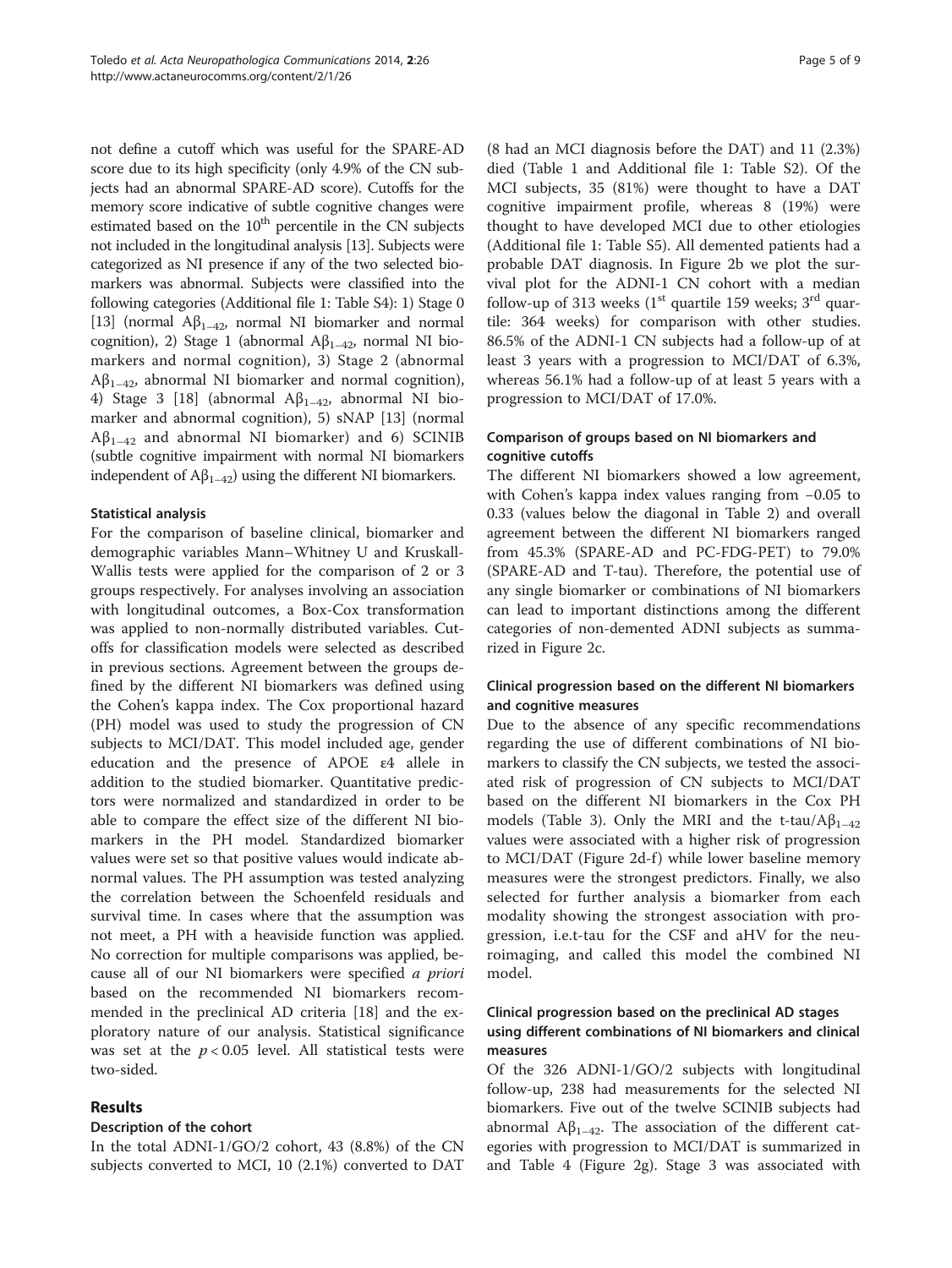|                         | aHV  |       | <b>SPARE-AD</b> |       | HCI     |          | <b>PC-FDG-PET</b> |       | T-tau |        | P-tau <sub>181</sub> |
|-------------------------|------|-------|-----------------|-------|---------|----------|-------------------|-------|-------|--------|----------------------|
|                         |      | $(+)$ | $(-)$           | $(+)$ | $(-)$   | $^{(+)}$ | (–)               | $(+)$ | $(-)$ | $(+)$  | $(-)$                |
| aHV                     |      | 66.0% | 34.0%           | 56.4% | 43.6%   | 66.1%    | 33.9%             | 60.4% | 39.6% | 55.75% | 44.25%               |
| <b>SPARE-AD</b>         | 0.06 |       |                 | 68.5% | 31.5%   | 50.7%    | 49.3%             | 79.0% | 21.0% | 45.3%  | 54.7%                |
| HCI                     | 0.05 |       | 0.05            |       |         | 64.5%    | 45.5%             | 63.6% | 36.4% | 46.0%  | 54.0%                |
| <b>PC-FDG-PET</b>       | 0.33 |       | 0.03            |       | 0.10    |          |                   | 50.8% | 49.2% | 51.0%  | 49.0%                |
| T-tau                   | 0.06 |       | 0.04            |       | 0.11    |          | 0.07              |       |       | 63.6%  | 36.4%                |
| $P$ -tau <sub>181</sub> | 0.15 |       | 0.0             |       | $-0.01$ |          | $-0.05$           |       | 0.31  |        |                      |

<span id="page-5-0"></span>Table 2 Agreement of biomarker measures for NI and subtle cognitive changes

Numbers below the diagonal represent Cohen's kappa index. Numbers above the diagonal represent the percentage of subjects that were classified the same way by the pair of NI biomarkers (+) and the percentage of cases that were classified differently by the pair of NI biomarkers (−).

progression to MCI/DAT and the SCINIB category showed a trend. Additional file [1](#page-7-0): Table S6 lists the results obtained using neuroimaging-only or CSF-only NI biomarkers. When subjects were categorized using only CSF NI biomarker the Stage 3, we found that subjects in the sNAP or SCINIB category were associated with progression to MCI/DAT. In none of the models did stage 1 and 2 show an association with faster progression.

#### **Discussion**

Our study describes for the first time the unexplored variability of NI biomarkers among CN subjects, and we found that CSF tau and structural MRI measures, either aHV or SPARE-AD, were the strongest predictors of conversion to MCI/DAT from among a very comprehensive set of NI biomarkers. Selecting the best biomarkers, we classified the CN subjects and included the SCINIB category in our analyses since they had not been analysed in previous study, and we showed a higher prevalence of the SCINIB category than the AD preclinical stage 3. While only the AD preclinical stage was associated with increased progression to MCI/DAT, the SCINIB category showed a trend for progression which

Table 3 Association between NI, tau/A $\beta_{1-42}$  ratios and cognitive scores in CN subject with conversion to MCI/DAT

| Neuronal injury marker         | Hazard<br>ratio | 95% confidence<br>interval | p-value  |
|--------------------------------|-----------------|----------------------------|----------|
| $aHV: < = 160$ weeks           | 3.11            | 1.84-5.25                  | < 0.0001 |
| aHV: $>160$ weeks <sup>1</sup> | 0.92            | $0.56 - 1.53$              | 0.76     |
| SPARF-AD                       | 1.46            | 1.12-1.92                  | 0.006    |
| HCI                            | 1.26            | $0.84 - 1.88$              | 0.27     |
| PC-FDG-PFT                     | 1.37            | $0.92 - 2.03$              | 0.12     |
| T-tau/A $\beta_{1-42}$         | 1.60            | 1.09-2.36                  | 0.016    |
| P-tau/ $A\beta_{1-42}$         | 1.49            | $0.52 - 2.26$              | 0.065    |
| Memory summary score           | 2.46            | 1.69-3.56                  | < 0.0001 |

<sup>1</sup>For aHV a heaviside function with a time cutpoint of 160 was selected based on the distribution of the Schoenfeld residuals indicating that after 3 years group did not differ in risk.

Cox hazards models were adjusted for age, education, gender and APOE ε4 presence. Biomarker values were normalized and standardized for comparison. could become significant with longer follow up of these subjects.

Two previous studies have described the distribution of the AD preclinical stages and the progression of CN to MCI/DAT [\[16,17\]](#page-8-0) and a third study has described the neuropsychological changes, but not the diagnostic changes associated with the preclinical stages of AD [[30\]](#page-8-0). In the Washington University (WU) study, with a median follow-up of 3.9 years, the 5-year progression from CN to a clinical dementia rating of at least 0.5 deemed to be due to AD was 10% [\[17](#page-8-0)]. On the other hand, the Mayo Clinic (MC) population-based study showed the same progression rate, namely 10%, but with a follow-up of a single year. In our study, the conversion from CN to MCI/DAT was 6.3% at 3 years of follow-up and 17.0% at 5 years of follow-up in the ADNI-1 cohort (median follow-up of five years). Neither the ADNI nor the WU cohorts are population-based studies like the MC cohort and comparisons should be performed to assess baseline differences that explain these findings. In addition a third study described longitudinal memory and executive decline in AD preclinical stages 1 and 2 but not in the sNAP category, although conversion to MCI/DAT was not studied [[30\]](#page-8-0).

In our study we included a wide range of standardized AD biomarker measurements that are used as measures of NI in the preclinical AD criteria [[18](#page-8-0)]. In addition, for the MRI and FDG-PET we included two types of measures, i.e. regions of interest and machine learning methods. Similarly, two NI measures were available for the CSF, namely t-tau and  $p$ -tau<sub>181</sub>. The performed analyses showed that all the NI measures, even those within the same modality showed an important disagreement for the classification of subjects according to the consistent absence or presence of NI biomarkers (Table 2 and Figure [2c](#page-3-0)). This is not surprising due to the fact that NI biomarkers track changes in different stages of the disease and at a different rate [\[9](#page-8-0)]. For example, in this study aHV was only associated with faster progression in the first years. The measures that showed the highest agreement were CSF t-tau and p-tau<sub>181</sub>, which showed a high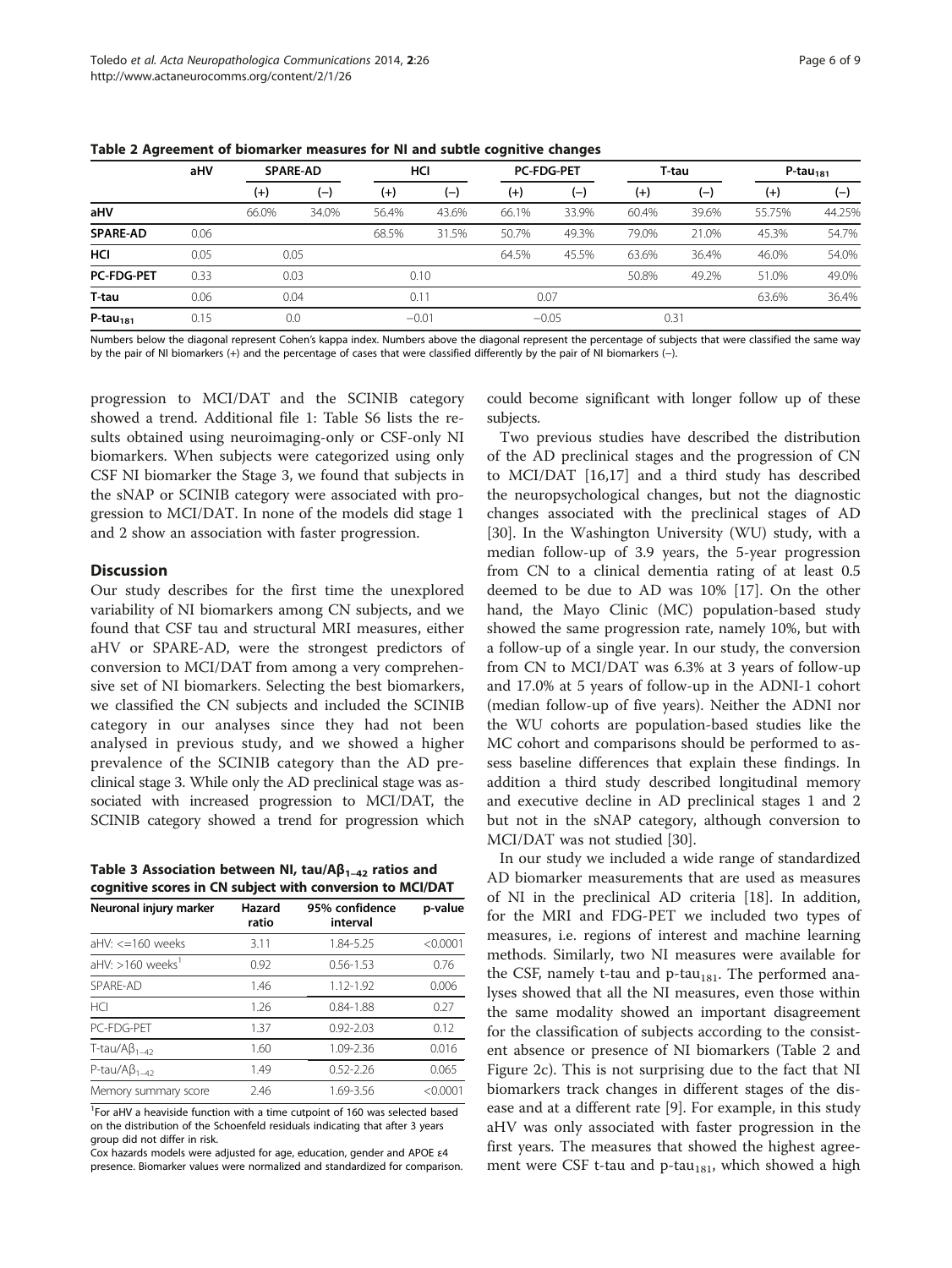| Neuronal injury marker | Percentage of subjects<br>in each category | Total number of subjects<br>(Subjects who progressed) | <b>Hazard ratio</b><br>(95% CI) | p-value |
|------------------------|--------------------------------------------|-------------------------------------------------------|---------------------------------|---------|
| Combined-NL            | Stage 0: 31.9%                             | 76 (7)                                                | Ref.                            | Ref.    |
|                        | Stage 1: 15.1%                             | 36(5)                                                 | $2.6(0.8-8.6)$                  | 0.12    |
|                        | Stage 2: 21.8%                             | 52(6)                                                 | $.8(0.5-6.3)$                   | 0.34    |
|                        | Stage 3: 3.4%                              | 8(2)                                                  | 11.3 (1.9-66.9)                 | 0.0072  |
|                        | SNAP: 22.7%                                | 54 (8)                                                | $2.4(0.8-6.9)$                  | 0.12    |
|                        | <b>SCINIB: 5.0%</b>                        | 12(2)                                                 | $4.9(0.8-29.1)$                 | 0.078   |

<span id="page-6-0"></span>Table 4 Association between preclinical AD stages and conversion to MCI/DAT

Cox hazards models were adjusted for age, gender and APOE ε4 presence.

correlation as well as PC-FDG-PET and aHV, as described previously [[31,32\]](#page-8-0). In addition, biomarkers with high sensitivity and specificity, like the SPARE-AD, cannot be used to categorize subjects using the previous approaches [[13](#page-8-0)] due to the small overlap between CN and DAT subjects and therefore cutoffs based on the longitudinal outcomes might be needed for biomarkers with a high accuracy. Many NI biomarkers might not be disease specific. This is, for example, the case of MRI HV and medial temporal lobe measures that can be affected by different ND and show additive effect from ND [[5,](#page-7-0)[33,34\]](#page-8-0). This also can be the case of FDG-PET measures. Nevertheless,  $p$ -tau<sub>181</sub>, which would be expected to be the most specific NI biomarker, was the one that was associated with the highest prevalence of sNAP cases. Interestingly, a recent study reported that in some cases incident amyloid positivity is preceded by NI positivity [[35\]](#page-8-0). These results underscore the importance of standardized studies which include different NI measures in order to assess the implications of using different biomarkers and how this can affect comparability of different studies.

The WU study used the presence of either abnormal ttau or p-tau $_{181}$  as NI biomarkers and the MC study used the presence of either abnormal FDG–PET or HCV. None of the studies assessed the impact of using a wider panel of different NI measures. From a diagnostic point of view, specific criteria are needed to define the different preclinical AD stages and studies should assess the different sources of variability for the different NI biomarkers as well as the specificity that each one offers.

Whereas from a research perspective it might be important to examine and compare in the same study different types of biomarkers this is not case in clinical scenarios that require cost effective and reproducible measures linked to clinical outcomes. Here, we studied several biomarkers in the ADNI cohort and found that structural MRI and CSF t-tau were the best predictors for conversion to MCI/DAT, and therefor they were used for the combined model. This is in agreement with previous studies that have shown that either brain atrophy [\[36,37](#page-8-0)] or CSF biomarkers [[30](#page-8-0),[38](#page-8-0),[39](#page-8-0)] are associated

with an increased risk of progression of CN subjects to MCI/DAT. Finally, a recent study in a small subset of ADNI patients has shown that a combination of biomarkers can predict the conversion from CN subjects to MCI/DAT [[40\]](#page-8-0) and therefore biomarkers combinations might be able to predict the appearance of cognitive symptoms in subjects at risk with higher accuracy than the preclinical stages and reflecting the different underlying pathologies in subjects with cognitive impairment [\[5](#page-7-0)].

SCINIB is a new category outside the AD hypothetical model that includes subjects with subtle cognitive changes who were not previously identified by the array of NI biomarkers used in AD studies. This category was more prevalent in the ADNI cohort than the stage 3 group using the combined NI model. The SCINIB group was composed of a mixture of subjects with normal and abnormal CSF  $A\beta_{1-42}$  values and this group showed a trend for increased conversion to MCI/DAT. Previous studies have not included this group in their main analyses, because investigators have focused on validating the preclinical AD stages or subjects with NI measures. However, this might lead to the impression that the preclinical staging explains most of the conversion of CN subjects to MCI/DAT. It is not surprising that the SCI-NIB group might be associated with clinical progression because it is defined by neuropsychological measures that are also in part used to establish the clinical diagnosis (but this would also apply to the preclinical AD stage 3 groups). This finding underscores the importance of not excluding SCINIB subjects from studies and characterizing them longitudinally in order to understand their longitudinal prognosis and potential biomarkers that identify these subjects.

#### Conclusion

We confirm that there is increased progression for the AD preclinical stage 3 and probably SCINIB, but there is a high classification variability regarding the AD preclinical, sNAP and SCINIB categories based on the selection of the NI biomarkers that may reflect different aspects of disease. Therefore specific and standardized criteria are needed to be able to apply a reproducible and robust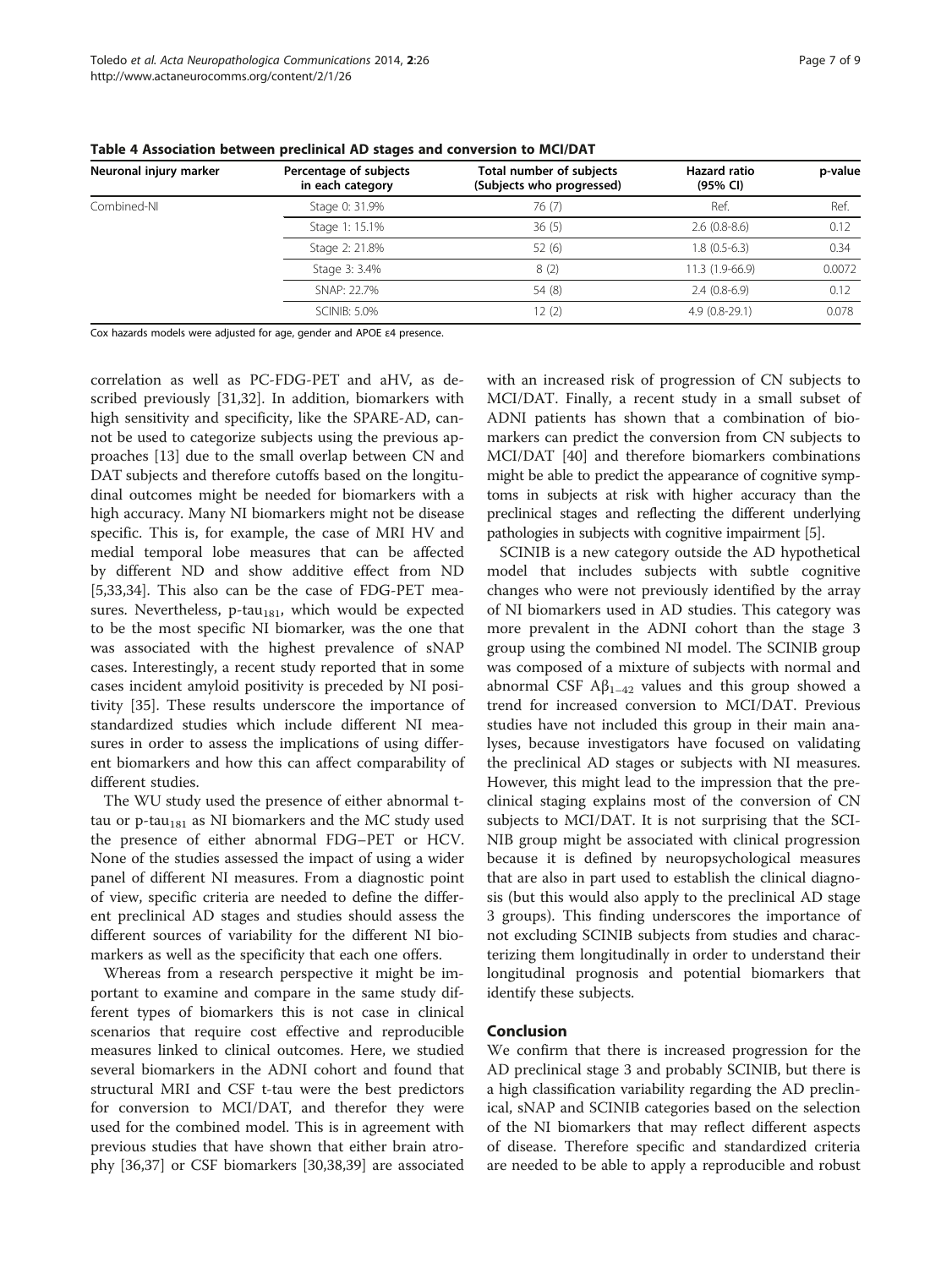<span id="page-7-0"></span>classification strategy and new approaches for the definition of cutoffs will be needed for biomarker with a high accuracy. In addition, a large percentage of subjects with baseline subtle memory changes fell into the SCINIB category, which needs further study to characterize its longitudinal outcome and the underlying pathological changes.

## Additional file

[Additional file 1: Table S1.](http://www.biomedcentral.com/content/supplementary/2051-5960-2-26-S1.docx) ADNI 1 criteria for recruitment of CN and DAT subjects. Table S2. ADNI-1 and ADNI-GO/2 DAT patients included to derive cutoff values and CN subjects without longitudinal follow-up or lack of CSF or FDG-PET measurements. Table S3. Biomarker and clinical cutoffs with 90% DAT sensitivity and corresponding specificities obtained in CN not included in longitudinal analysis and cutoffs based on  $10<sup>t</sup>$ percentile in CN not included in longitudinal analysis. Table S4. Criteria for classifying ADNI subjects into the different CN, prodromal DAT and clinically manifest DAT categories described in this study. Table S5. Clinical diagnoses of MCI subjects whose impairment was not attributed to AD. Table S6. Association between preclinical AD stages and conversion to MCI/DAT. Cox hazards models were adjusted for age, gender and APOE ε4 presence. Figure S1. Neuronal injury and memory cutoffs. aHV (a), SPARE-AD (b), HCI (c), FDG-PET ROI score (d) and memory composite score (e) values in CN and DAT subjects in the samples of subjects used for the estimation of cutoffs. Dashed line represents the selected cutoff.

#### Competing interests

Dr. Weiner reports stock/stock options from Elan, Synarc, travel expenses from Novartis, Tohoku University, Fundacio Ace, Travel eDreams, MCI Group, NSAS, Danone Trading, ANT Congress, NeuroVigil, CHRU-Hopital Roger Salengro, Siemens, AstraZeneca, Geneva University Hospitals, Lilly, University of California, San Diego–ADNI, Paris University, Institut Catala de Neurociencies Aplicades, University of New Mexico School of Medicine, Ipsen, Clinical Trials on Alzheimer's Disease, Pfizer, AD PD meeting, Paul Sabatier University, board membership for Lilly, Araclon, Institut Catala de Neurociencies Aplicades, Gulf War Veterans Illnesses Advisory Committee, VACO, Biogen Idec, Pfizer, consultancy from AstraZeneca, Araclon, Medivation/Pfizer, Ipsen, TauRx Therapeutics, Bayer Healthcare, Biogen Idec, ExonHit Therapeutics, Servier, Synarc, Pfizer, Janssen, honoraria from NeuroVigil, Insitut Catala de Neurociencies Aplicades, PMDA/Japanese Ministry of Health, Labour, and Welfare, Tohoku University, commercial research support from Merck, Avid; government research support, DOD, VA, outside the submitted work. Dr. Shaw serves as consultant for Janssen AI R & D Janssen AI R & D and Lilly, outside the submitted work. Dr. Jagust has served as consultant for Genentech, Synarc, Siemens, F. Hoffman La Roche, Tau Rx, and Janssen Alzheimer Immunotherapy, outside the submitted work. Dr. Arnold reports grants from NIH, the American Health Assistance Foundation and the Marian S Ware Alzheimer's Program, several pharmaceutical companies, other from Universities, pharmaceutical companies and advisory/ speaking honoraria from Universities, pharmaceutical companies and law firms. Dr. Jack, Reiman, Chen, Wolk, Davatzikos, Da and Toledo have nothing to disclose.

#### Authors' contributions

All authors read and approved the final manuscript, contributed to interpretation of the data and critical review of the manuscript and study concept. XD and CD processed and analyzed the MRI data. KC and EMR processed and analyzed the FDG-PET data. JBT drafted the manuscript and performed the statistical analyses. JQT drafted the manuscript.

#### Acknowledgements

Data collection and sharing for this project was funded by the Alzheimer's Disease Neuroimaging Initiative (ADNI) (National Institutes of Health Grant U01 AG024904) and DOD ADNI (Department of Defense award number W81XWH-12-2-0012). ADNI is funded by the National Institute on Aging, the National Institute of Biomedical Imaging and Bioengineering, and through generous contributions from the following: Alzheimer's Association; Alzheimer's

Drug Discovery Foundation; BioClinica, Inc.; Biogen Idec Inc.; Bristol-Myers Squibb Company; Eisai Inc.; Elan Pharmaceuticals, Inc.; Eli Lilly and Company; F. Hoffmann-La Roche Ltd and its affiliated company Genentech, Inc.; GE Healthcare; Innogenetics, N.V.; IXICO Ltd.; Janssen Alzheimer Immunotherapy Research & Development, LLC.; Johnson & Johnson Pharmaceutical Research & Development LLC.; Medpace, Inc.; Merck & Co., Inc.; Meso Scale Diagnostics, LLC.; NeuroRx Research; Novartis Pharmaceuticals Corporation; Pfizer Inc.; Piramal Imaging; Servier; Synarc Inc.; and Takeda Pharmaceutical Company. The Canadian Institutes of Health Research is providing funds to Rev October 14, 2013 support ADNI clinical sites in Canada. Private sector contributions are facilitated by the Foundation for the National Institutes of Health [\(www.fnih.org\)](http://www.fnih.org). The grantee organization is the Northern California Institute for Research and Education, and the study is coordinated by the Alzheimer's Disease Cooperative Study at the University of California, San Diego. ADNI data are disseminated by the Laboratory for Neuro Imaging at the University of California, Los Angeles. JQT is the William Maul Measey-Truman G. Schnabel, Jr., Professor of Geriatric Medicine and Gerontology.

#### Author details

<sup>1</sup>Department of Pathology & Laboratory Medicine, Institute on Aging, Center for Neurodegenerative Disease Research, University of Pennsylvania Perelman School of Medicine, Philadelphia, PA, USA. <sup>2</sup> Center for Imaging of Neurodegenerative Diseases, Department of Radiology, San Francisco VA Medical Center/University of California San Francisco, San Francisco, CA, USA. <sup>3</sup>Department of Neurology, Perelman School of Medicine at the University of Pennsylvania, Philadelphia, PA, USA. <sup>4</sup>Section of Biomedical Image Analysis, Department of Radiology, and Center for Biomedical Image Computing and Analytics, University of Pennsylvania, Philadelphia, PA, USA. <sup>5</sup>Banner Alzheimer's Institute, 901 East Willetta Street, Phoenix, AZ, USA. <sup>6</sup>Department of Psychiatry, Perelman School of Medicine at the University of Pennsylvania, Philadelphia, PA, USA. <sup>7</sup> Helen Wills Neuroscience Institute, University of California, Berkeley, CA, USA. <sup>8</sup>Mayo Clinic College of Medicine, Rochester, MN, USA.

#### Received: 24 February 2014 Accepted: 26 February 2014 Published: 6 March 2014

#### References

- 1. Montine TJ, Phelps CH, Beach TG, Bigio EH, Cairns NJ, Dickson DW, Duyckaerts C, Frosch MP, Masliah E, Mirra SS, Nelson PT, Schneider JA, Thal DR, Trojanowski JQ, Vinters HV, Hyman BT: National Institute on Aging-Alzheimer's Association guidelines for the neuropathologic assessment of Alzheimer's disease: a practical approach. Acta neuropathologica 2012, 123:1-11.
- 2. Toledo JB, Brettschneider J, Grossman M, Arnold SE, Hu WT, Xie SX, Lee VM, Shaw LM, Trojanowski JQ: CSF biomarkers cutoffs: the importance of coincident neuropathological diseases. Acta Neuropathol 2012, 124:23–35.
- 3. Toledo JB, Arnold SE, Raible K, Brettschneider J, Xie SX, Grossman M, Monsell SE, Kukull WA, Trojanowski JQ: Contribution of cerebrovascular disease in autopsy confirmed neurodegenerative disease cases in the National Alzheimer's Coordinating Centre. Brain: J neurol 2013, 136:2697–2706.
- 4. Schneider JA, Arvanitakis Z, Bang W, Bennett DA: Mixed brain pathologies account for most dementia cases in community-dwelling older persons. Neurology 2007, 69:2197–2204.
- 5. Toledo J, Cairns N, Da X, Chen K, Carter D, Fleisher A, Householder E, Ayutyanont N, Roontiva A, Bauer R, Eisen P, Shaw LM, Davatzikos C, Weiner MW, Reiman EM, Morris JC, Trojanowski JQ: Clinical and multimodal biomarker correlates of ADNI neuropathological findings. Acta Neuropathologica Communications 2013, 1:65.
- 6. McMillan CT, Irwin DJ, Avants BB, Powers J, Cook PA, Toledo JB, McCarty Wood E, Van Deerlin VM, Lee VM, Trojanowski JQ, Grossman M: White matter imaging helps dissociate tau from TDP-43 in frontotemporal lobar degeneration. J Neurol Neurosurg Psychiatry 2013, 84:949-955.
- 7. Shaw LM, Vanderstichele H, Knapik-Czajka M, Clark CM, Aisen PS, Petersen RC, Blennow K, Soares H, Simon A, Lewczuk P, Dean R, Siemers E, Potter W, Lee VM, Trojanowski JQ: Cerebrospinal fluid biomarker signature in Alzheimer's disease neuroimaging initiative subjects. Annals of neurology 2009, 65:403–413.
- 8. McKhann GM, Knopman DS, Chertkow H, Hyman BT, Jack CR Jr, Kawas CH, Klunk WE, Koroshetz WJ, Manly JJ, Mayeux R, Mohs RC, Morris JC, Rossor MN,